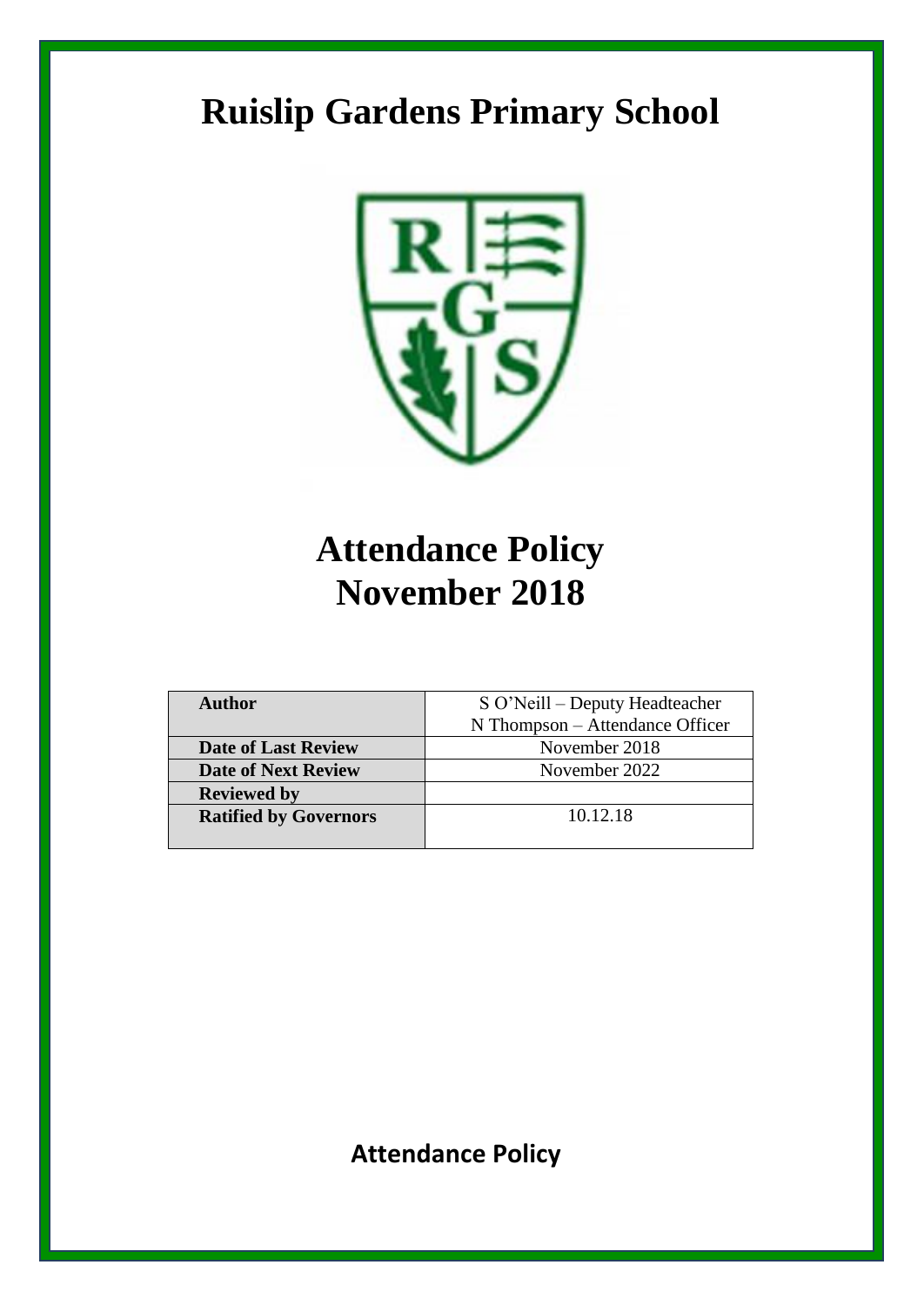

#### **Introduction**

This is a successful school and your child plays their part in making it so. We aim for an environment which enables and encourages all members of the community to reach out for excellence. For our children to gain the greatest benefit from their education it is vital that they attend regularly and your child should be at school, on time, every day the school is open unless the reason for the absence is unavoidable.

It is very important therefore that you make sure that your child attends regularly and this policy sets out how together we will achieve this.

#### **Why Regular Attendance is so important:**

It is widely known that the link between a pupil's attendance and attainment is irrefutable. Early poor attendance habits follow through into secondary school and employment. Any pupil's absence disrupts teaching routines so may affect the learning of others in the same class. Ensuring your child's regular attendance at school (above 96% attendance) is your legal responsibility and permitting absence from school without a good reason creates an offence in law and may result in prosecution.

#### **Promoting Regular Attendance:**

Helping to create a pattern of regular attendance is everybody's responsibility - parents, pupils and all members of school staff.

### **To help us all to focus on this we will:**

- Celebrate good attendance by monitoring class weekly attendance on a bar chart displayed in a public area in the school
- Award the attendance cup to the class with the highest attendance each term
- Award badges, medals and certificates to children with good attendance
- Inform you if your child's attendance or punctuality falls below the acceptable level for our school
- Give parents/carers details about attendance in our regular newsletter
- All parents will be notified in mid and end of year reports about their child's attendance and punctuality.
- Celebration Assemblies for 100% attendance

#### **Understanding Types of Absence:**

Every half-day absence from school has to be classified by the school (not by the parents), as either AUTHORISED or UNAUTHORISED. This is why information about the cause of any absence is always required, preferably in writing.

Authorised absences are mornings or afternoons away from school for a good reason like illness, medical/dental appointments which unavoidably fall in school time, emergencies or other unavoidable cause.

Filming and performance requests – The Local Authority will issue a Performance Licence based on information provided by the school. A maximum of 5 days filming per academic year will only be authorised providing the pupil's attendance is over 90% and they are making expected levels of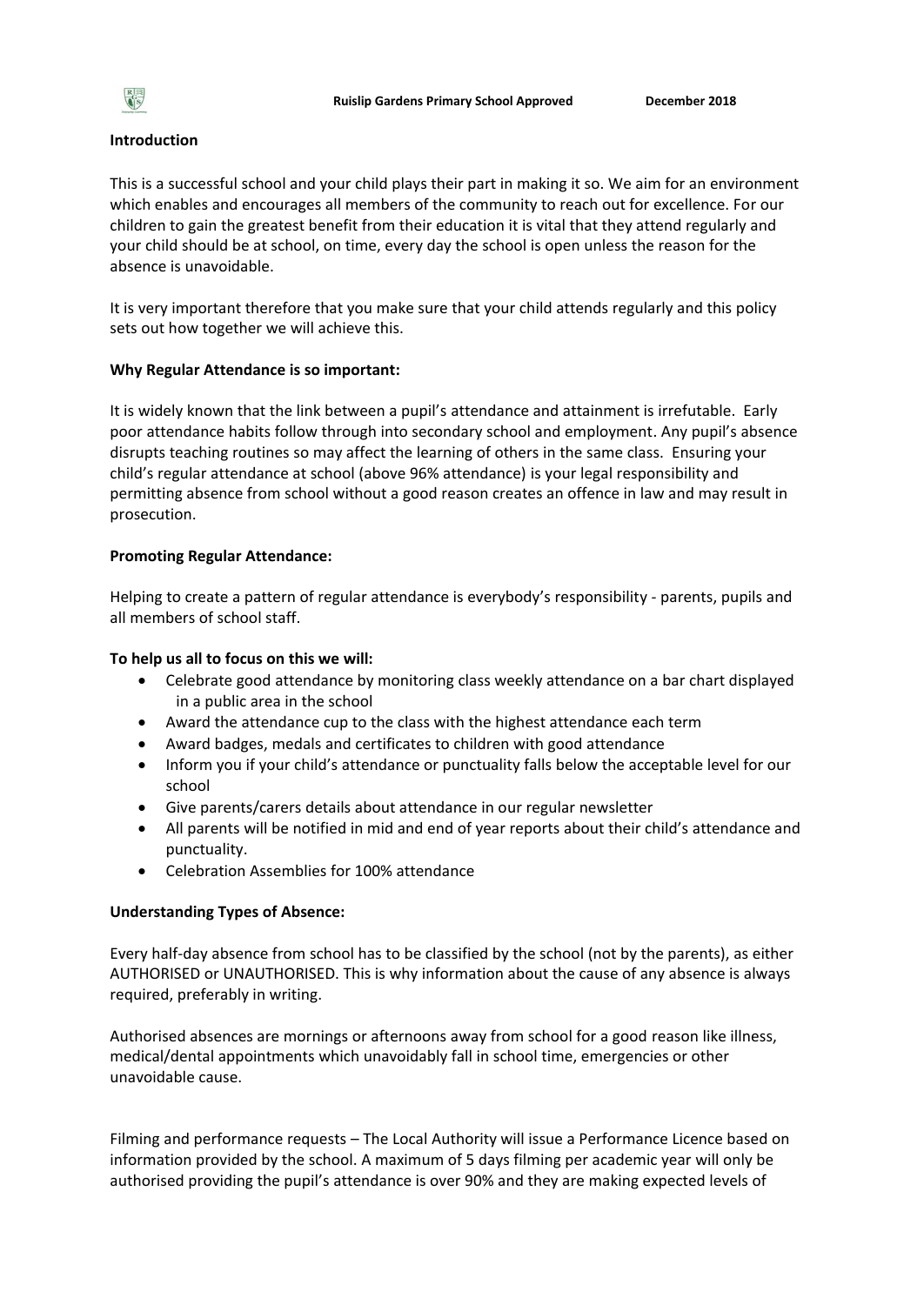progress. Any request which exceed 5 days will be recorded as unauthorised and the Local Authority will be advised accordingly which may result in the decline of the Performance Licence. When the initial request for filming is received a letter will be issued to parents/carers detailing how many days are authorised and the date and number of days taken for filming or performances will be recorded on the child's attendance record.

Unauthorised absences are those which the school does not consider reasonable and for which no "leave" has been given. This type of absence can lead to the Local Authority Participation Team using sanctions and/or legal proceedings. This includes:

- Parents/carers keeping children off school unnecessarily
- absences which have never been properly explained
- absences at the start and end of the school term around school holidays
- absences which present a pattern e.g. absences around weekends
- children who arrive at school too late to get a mark
- shopping, looking after other children or birthdays
- Social, economic and cultural considerations within the family and community
- day trips and holidays in term time which have not been agreed
- excessive illness without medical evidence

Whilst any child may be off school because they are ill, sometimes they can be reluctant to attend school. Any problems with regular attendance are best sorted out between the school, the parents and the child. If your child is reluctant to attend, please speak to us rather than report your child as unwell and we will work with you to resolve any issues that may be affecting attendance.

You can support your child by:

Ensuring regular and early bed times Helping with homework Having uniform and equipment prepared the night before Providing a healthy breakfast Reporting any academic or social concerns promptly Retaining open & honest communication with your child's school Being positive about school (even if your own experience was less than positive) Encouraging your child to invite friends home for play dates

We do ask that we are provided with at least two contact people and numbers for each pupil so that we can make contact in the event of pupil absence. Where the school feel that a particular pupil is either vulnerable or at risk they reserve the right to carry out a home visit to determine pupil whereabouts and wellbeing. This visit will be made by two members of school staff or a representative from the Participation Team. Where appropriate the situation may be reported to the police and/or family services.

The Department for Education have provided revised guidelines on medical absences and now suggest that a child with persistent sickness or diarrhea should remain absent from school for 48 hours from the last period of vomiting and then may return provided they are well enough to attend. If they vomit once due to travel sickness, coughing or running around just after eating the exclusion period may be reduced to 24 hours providing there are no other symptoms,

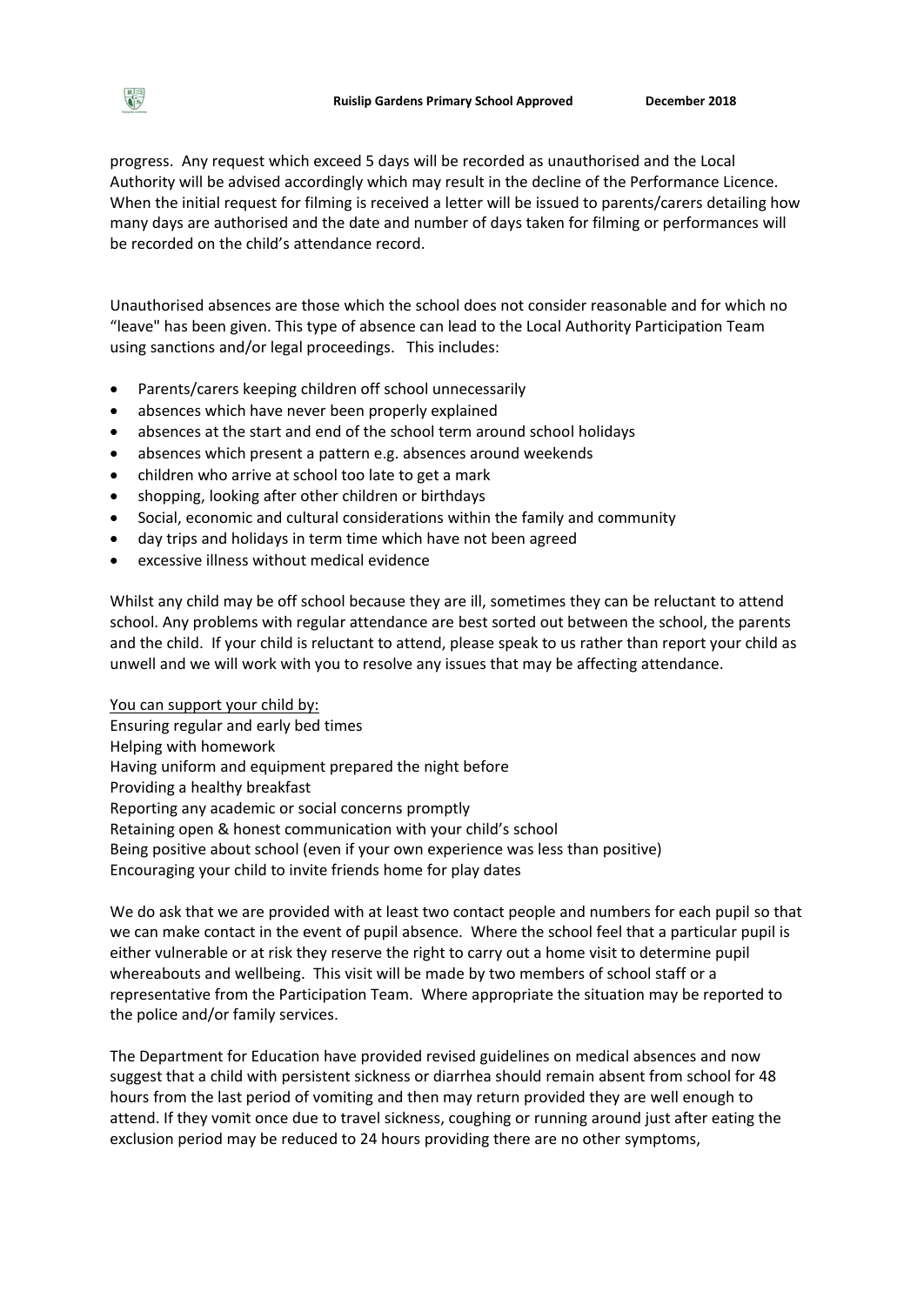# **Persistent Absenteeism (PA): Appendices 2-5**

A pupil becomes a 'persistent absentee' when they miss 10% or more schooling across the school year for whatever reason. Absence at this level is doing considerable damage to any child's educational prospects and we need parent's fullest support and co-operation to tackle this. We monitor all absence thoroughly. Any case that is seen to have reached the PA mark or is at risk of moving towards that mark is given priority and you will be informed of this immediately. PA pupils are tracked and monitored carefully through our pastoral system and we also combine this with academic mentoring where absence affects attainment.

All our PA pupils and their parents are subject to an Action Plan and the plan may include: allocation of additional support through a Mentor or an LSA, use of circle time, individual incentive programmes and participation in group activities around raising attendance. All PA cases are also automatically made known to the Participation Officer in the monthly return we are required to submit.

## **Absence Procedures:**

## **If your child is absent you must:**

- Contact us as soon as possible on the first day of absence to notify us of the reason for your child's absence before 9:30am.
- Contact the school on days 1, 3, and 5 of your child's absence. The Attendance/Welfare Office may make a call home during the period of absence to seek additional information or clarity if this is required.

## **If your child is absent we will:**

- Telephone you on the first day of absence if we have not heard from you;
- Invite you in to discuss the situation with our Attendance Officer and/or Pastoral Leaders, Headteacher if absences persist;
- Refer the matter to the Pupil Attendance & Participation Officer if attendance moves below 90%.

## **Telephone Numbers:**

There are times when we need to contact parents about lots of things, including absence, so we need to have your contact numbers at all times. We expect to be provided with at least two points of contacts and telephone numbers for each and every child. This will help us to help you and your child by making sure we always have an up to date number – if we don't then something important may be missed. There will be regular checks on telephone numbers throughout the year.

## **The Participation Officer:**

Parents are expected to contact school at an early stage and to work with the staff in resolving any problems together. This is nearly always successful. If difficulties cannot be sorted out in this way, the school may refer the child to the Participation Officer from the Local Authority. He/she will also try to resolve the situation by agreement but, if other ways of trying to improve the child's attendance have failed and unauthorized absences persist, these Officers can use sanctions such as Penalty Notices (currently £60 rising to £120 if unpaid after 21 days. If unpaid after 28 days a summons to Court will be issued for each unpaid Penalty Notice) or prosecutions in the Magistrates

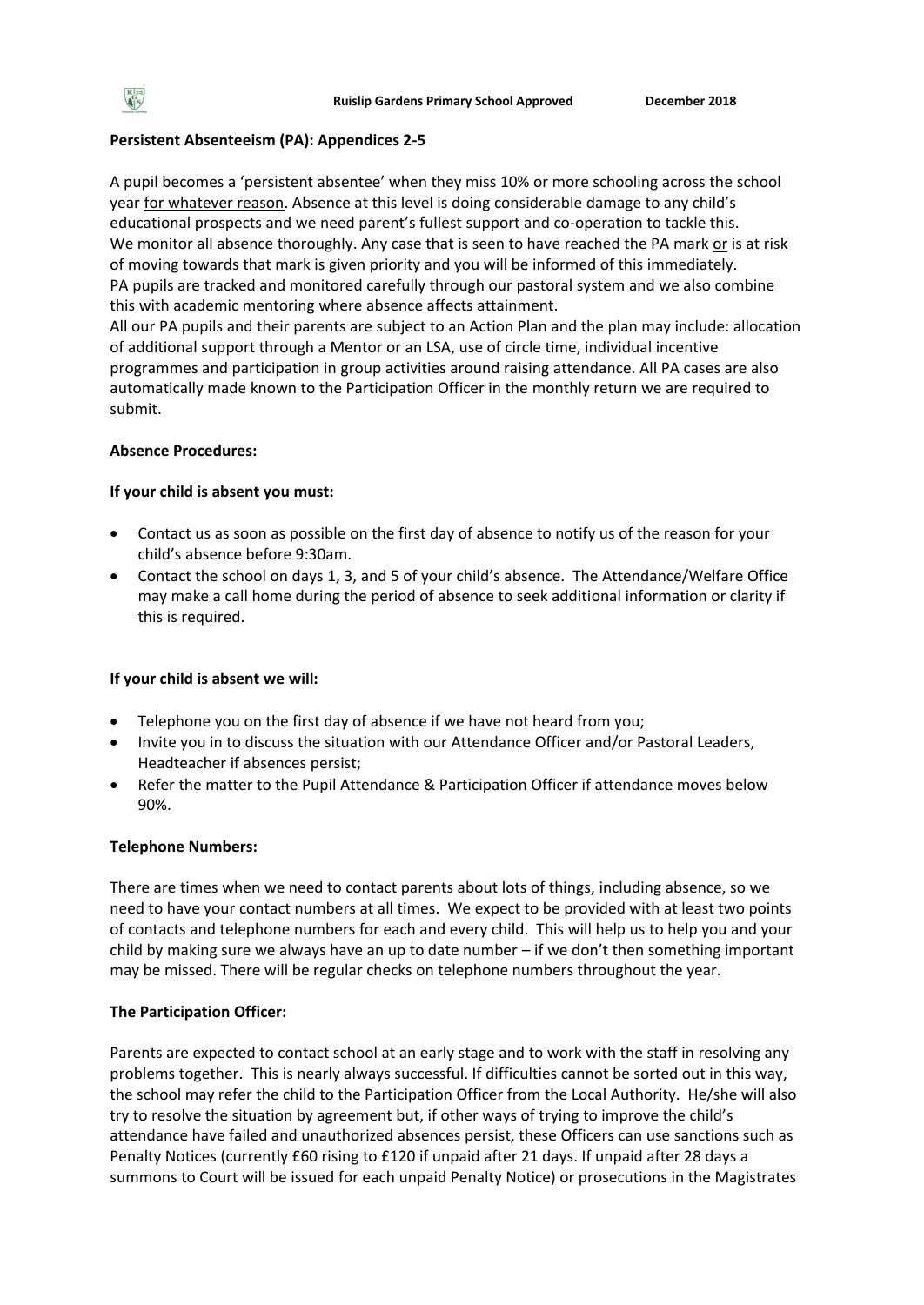Court. The legislation is the Education Act 1996 sec. 444(1) and 444(1A).

''If any child of compulsory school age who is a registered pupil at a school fails to attend regularly at the school, his/her parent is guilty of an offence.''

Alternatively, parents or children may wish to contact the Education Welfare Service themselves to ask for help or information. They are independent of the school and will give impartial advice. Their telephone number is 01895 250858 or educationwelfareservice@hillingdon.gov.uk

### **Lateness: (Appendices 6-8)**

Poor punctuality is not acceptable. If your child misses the start of the day they can miss work and do not spend time with their class teacher getting vital information and news for the day. Late arriving pupils also disrupt lessons, can be embarrassing for the child and can also encourage absence.

### **How we manage lateness:**

The school day starts at **8:45am for KS2 and 8:50am for Reception and KS1** and we expect your child to be in class by that time. Your child will receive a late mark if they are not in by that time. A member of the school staff will be on duty at each of the entry doors to monitor lateness and make a note of pupils that arrive late.

At **9:30 am** the registers will be closed. In accordance with the Regulations, if your child arrives after that time they will receive a mark that shows them to be on site, but this will **not** count as a present mark and it will mean they have an unauthorised absence. This may mean that you could face the possibility of a Penalty Notice if the problem persists.

If your child has a persistent late record you will be asked to meet with the Headteacher and/or Attendance Officer to resolve the problem, but you can approach us at any time if you are having problems getting your child to school on time.

We monitor late collection from the school premises at the end of the school day. Names of such pupils are recorded in the Cloud Room and a reason for the late collection must be recorded on each occasion. The school will invite you to meet with them to discuss late collection of pupils if it becomes frequent and regular or a pattern emerges and letters will be sent home once a child is collected late from school on three or more occasions.

### **Exceptional Leave:**

Exceptional leave is the term that the London Borough of Hillingdon uses for absence requests from school, whether it be for a holiday for an exceptional reason, to attend a wedding/funeral, visit a sick relative or seek medical treatment from abroad

There is no entitlement to any days' absence from school per academic year and the right for your child to be granted exceptional leave cannot be earned through good attendance. The 1996 Education Act section 444 states that parents are responsible for ensuring that their child (ren) attends school regularly and punctually. The London Borough of Hillingdon advises Head teachers not to authorise exceptional leave requests in school time.

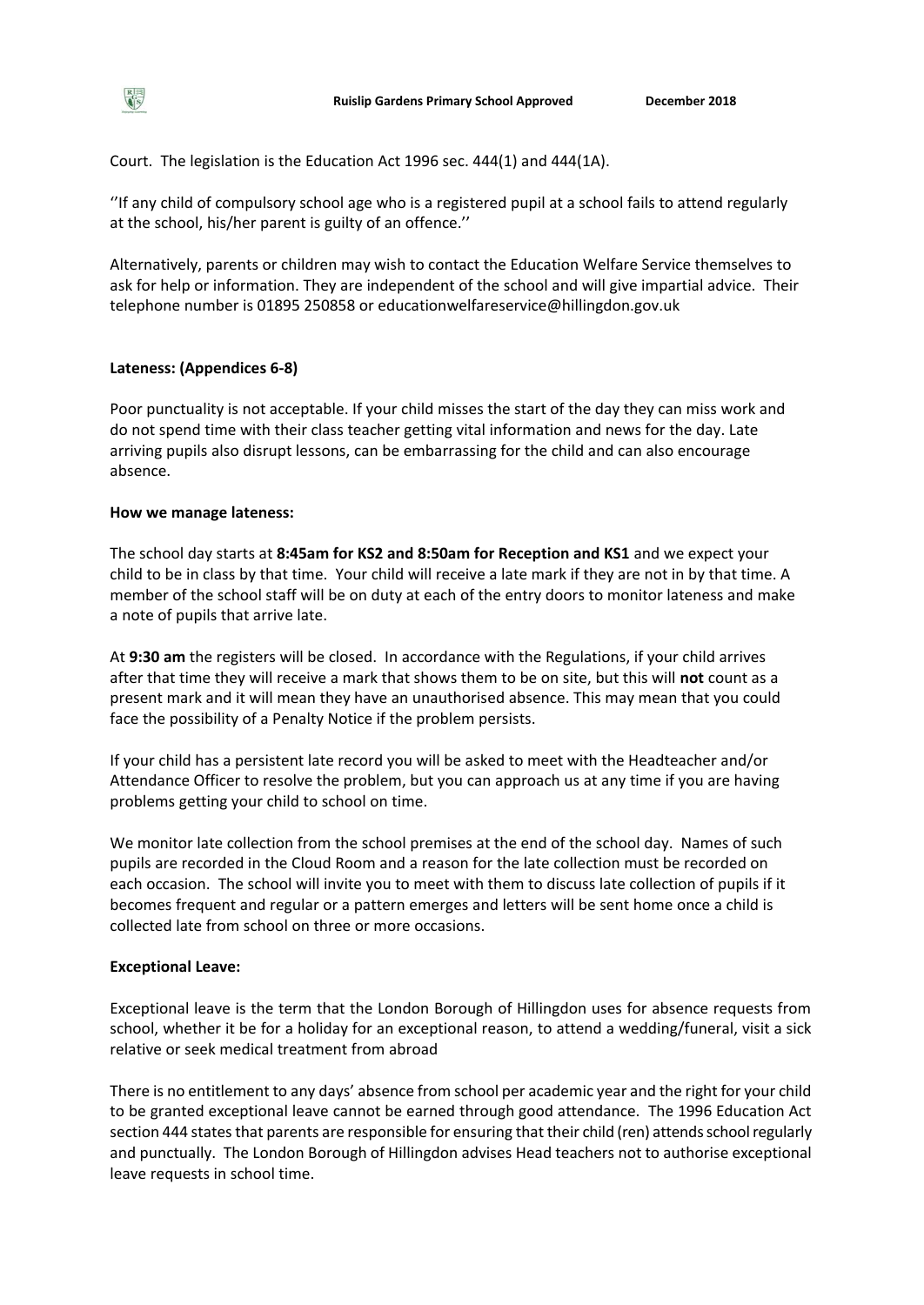In an academic year, the terms are usually planned so that there are 190 teaching days in total. This leaves 13 weeks (Monday to Friday) and 52 weekends (Saturday to Sunday) where leave can be taken with no interruption to the teaching and learning for a pupil.

Exceptional leave is only granted in extenuating circumstance at the discretion of the Head teacher. Where a leave request is not authorised the absence will be recorded as unauthorised in the register; each day will record two sessions of absence. Schools keep strict records of requests for exceptional leave in term time across all year groups and log the dates and reasons for each request.

Patterns of absence from previous years are carefully scrutinised. Requests for exceptional leave are kept in the pupil's school file and passed from school to school, whether it is primary, secondary school or academy.

If you wish to apply for a period of exceptional leave you must do so in writing to the Head teacher explaining the reasons for your request. Please note that it is the advice and guidance of the London Borough of Hillingdon that although such requests can be authorised at the Head teacher's discretion the rule of thumb is that such requests are refused or recorded as unauthorised absence. A child's prior attendance at school will be a factor in the decision making process.

Where the leave is unauthorised the letter will explain the implications if the leave is taken anyway, such as missed topics for learning by the pupil, fractured social relationships and the possibility of the parent/carer being issued with a Penalty Notice (PN) by the Participation Team. A lack of response from the Head teacher does not imply that leave has been authorised. Exceptional leave cannot be approved retrospectively.

Where leave is authorised the Head teacher will notify you in writing of the decision and will confirm the number of days which have been authorised. Repeat applications for exceptional leave may result in your case being referred to the Participation Officer.

Details of the child and parent/carer who take unauthorised exceptional leave can be notified to the Participation Team who may issue a Penalty Notice of £60 (rising to £120) per child per parent/carer. An attendance panel may also be convened. Penalty Notices will not be issued on more than one occasion. Repeated periods of unauthorised absences will result in summonses to Uxbridge Magistrates Court for prosecution.

As previously, Participation Key Workers will issue Penalty Notices and/or prosecute if a parent causes their child to be absent from school for the purposes of an unauthorised holiday - when a child's attendance is less than 90%, should school and the Local Authority consider that action to be proportionate and in the public interest.

The Government has announced that it is reviewing legislation relating to school attendance but in the meantime our Attendance policy remains unchanged. We continue to be committed to working in partnership with parents and carers in order to attain our annual attendance target of 96% or better and so any holiday taken during term time will be unauthorised. In addition, when a holiday absence has contributed to a child's attendance falling below 90% we will refer the family to the Hillingdon Participation team for further action.

#### **School Targets, Projects and Special Initiatives:**

The school has targets to improve attendance and your child has an important part to play in meeting these targets.

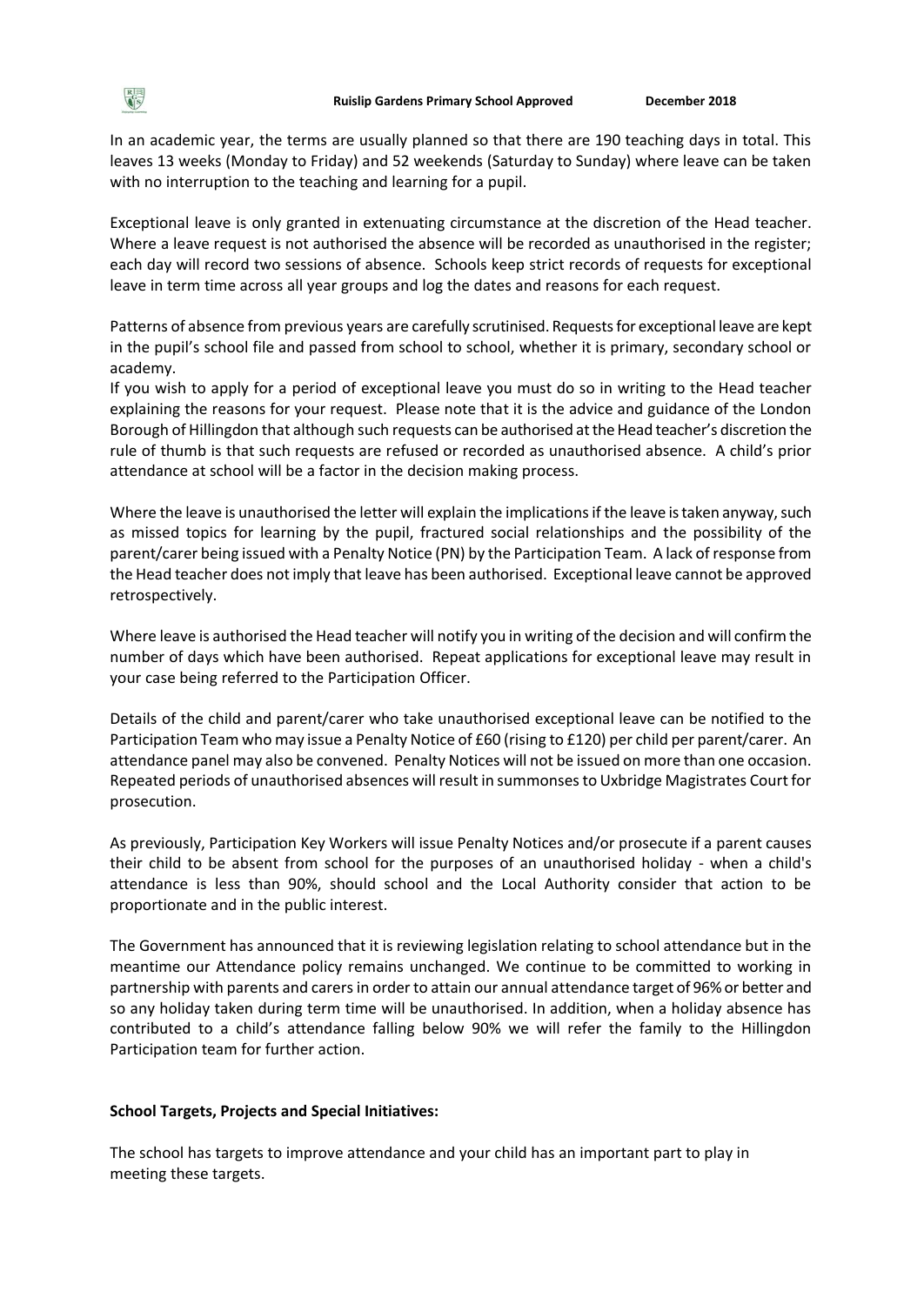

The minimum level of attendance for this school is **96%** attendance and we will keep you updated regularly about progress to this level and how your child's attendance compares.

Our target is to achieve better than this however because we know that good attendance is the key to successful schooling and we believe our pupils can be amongst the best in Hillingdon.

Through the school year we monitor absences and punctuality to show us where improvements need to be made.

Information on any projects or initiatives that will focus on these areas will be provided in our newsletters and we ask for your full support.

### **Those people responsible for attendance matters in this school are:**

Mrs Thompson, Welfare and Attendance Officer Miss S O'Neill, Deputy Headteacher Miss N Bulpett, Headteacher

#### **Summary**

The school has a legal duty to publish its absence figures and its attendance policy to parents and to promote attendance. School attendance data must be available to the Local Authority and the Department for Education. Equally, parents have a duty to make sure that their children attend school.

All school staff are committed to working with parents and pupil to ensure as high a level of attendance as possible. Regular attendance supports optimising your child's attainment and it is also a fundamental part of the Every Child Matters intentions to:

Being Healthy Being Safe Enjoying & Achieving Making a positive contribution Achieving economic well-being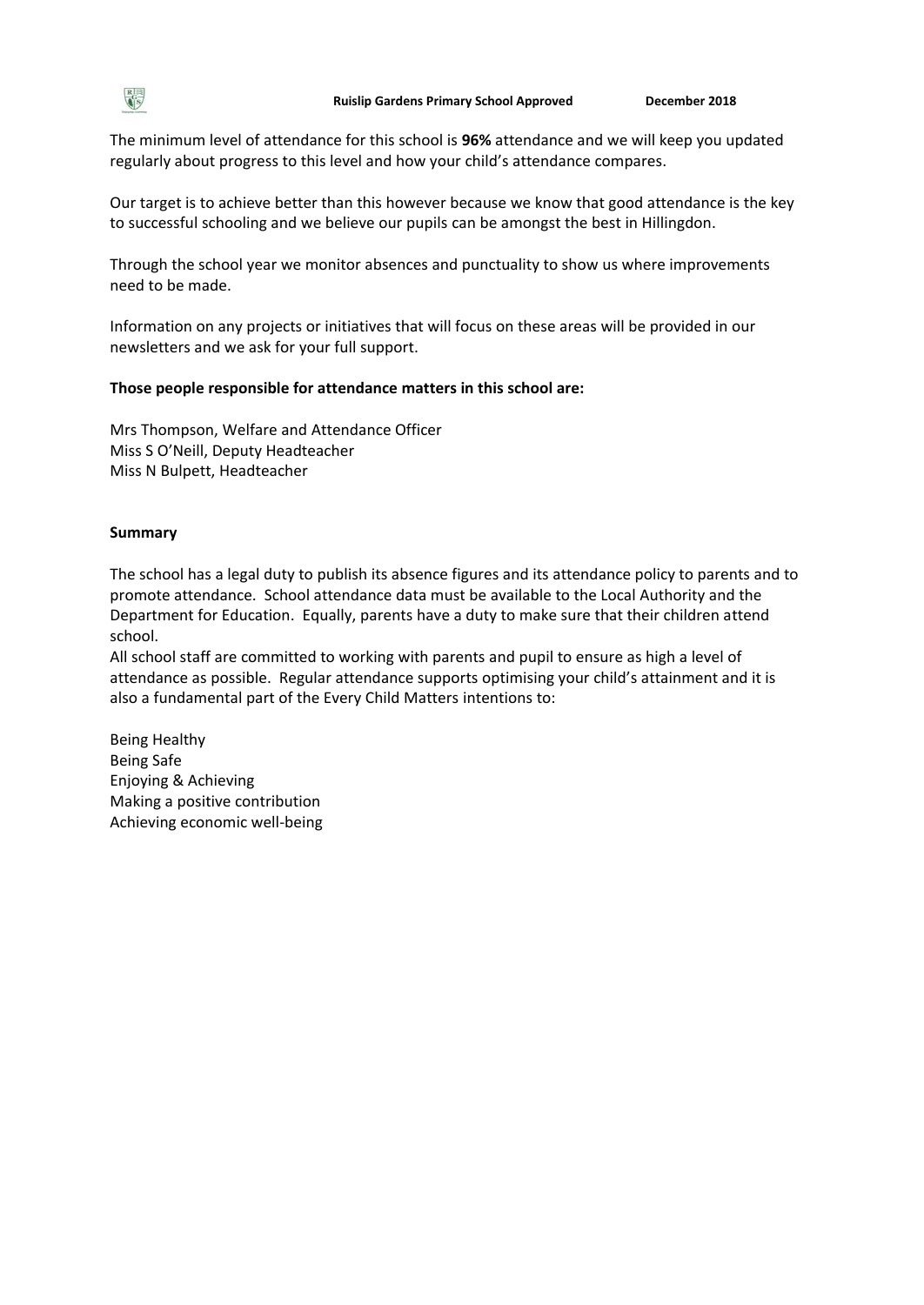

# **Appendix 1 Attendance above 96%**

Dear Parent/Carer of «Forename» «Surname»

## **Traffic Light System : Termly Attendance Statement «Forename» «Surname» : «Reg»**

Each term we are writing to parents letting them know the attendance percentage that their child has attained using the traffic light system.

|            | Percentage | Comment                                                                                                                                                                                                                                                     |
|------------|------------|-------------------------------------------------------------------------------------------------------------------------------------------------------------------------------------------------------------------------------------------------------------|
| Green      | 96% and    | Congratulations, your child has attained a strong attendance level.                                                                                                                                                                                         |
|            | above      | Please keep this up.                                                                                                                                                                                                                                        |
| Amber      | 90% to 96% | Your child is below our 96% attendance threshold. We understand<br>this may be due to a couple of days of sickness absence. We hope                                                                                                                         |
|            |            | their attendance picks up.                                                                                                                                                                                                                                  |
| <b>Red</b> | Below 90%  | Your child's attendance is well below the 96% threshold. Unless a<br>rapid improvement is made you will be invited to meet with me to<br>discuss attendance and your case may be referred to the<br>Participation Team at the London Borough of Hillingdon. |

Your child's current percentage attendance up to and including xx is as follows:



We hope that every child in the school will work towards an attendance target of 96% and above. Please be aware that we monitor attendance regularly and will make contact with you at any point if we feel that your child's attendance pattern needs to be looked into for any reason.

Yours sincerely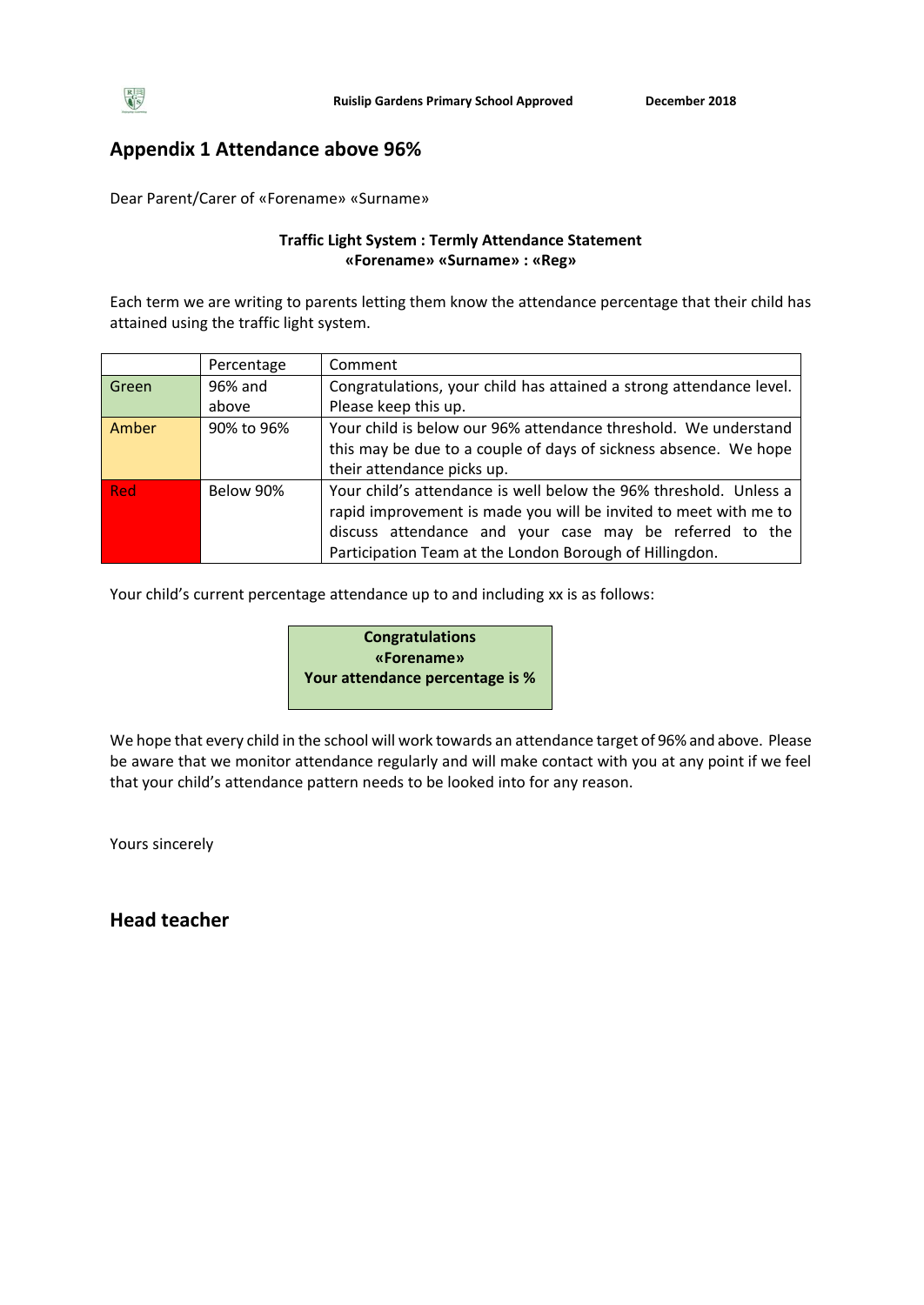

## **Appendix 2 Attendance 90-96%**

Parent/Carer of : «Forename» «Surname»

## **Traffic Light System : Termly Attendance Statement**

#### **«Forename» «Surname»: «Reg»**

Each term we are writing to parents letting them know the attendance percentage that their child has attained using the traffic light system.

|            | Percentage | Comment                                                             |
|------------|------------|---------------------------------------------------------------------|
| Green      | 96% and    | Congratulations, your child has attained a strong attendance level. |
|            | above      | Please keep this up.                                                |
| Amber      | 90% to 96% | Your child is below our 96% attendance threshold. We understand     |
|            |            | this may be due to a couple of days of sickness absence. We hope    |
|            |            | their attendance picks up.                                          |
| <b>Red</b> | Below 90%  | Your child's attendance is well below the 96% threshold. Unless a   |
|            |            | rapid improvement is made you will be invited to meet with me to    |
|            |            | discuss attendance and your case may be referred to the             |
|            |            | Participation Team at the London Borough of Hillingdon.             |

Your child's percentage attendance up to and including xx is as follows:

**«Forename» «Surname» Your attendance percentage %**

We hope that every child in the school will work towards an attendance target of 96% and above. Please be aware that we monitor attendance regularly and will make contact with you at any point if we feel that your child's attendance pattern needs to be looked into for any reason.

Yours sincerely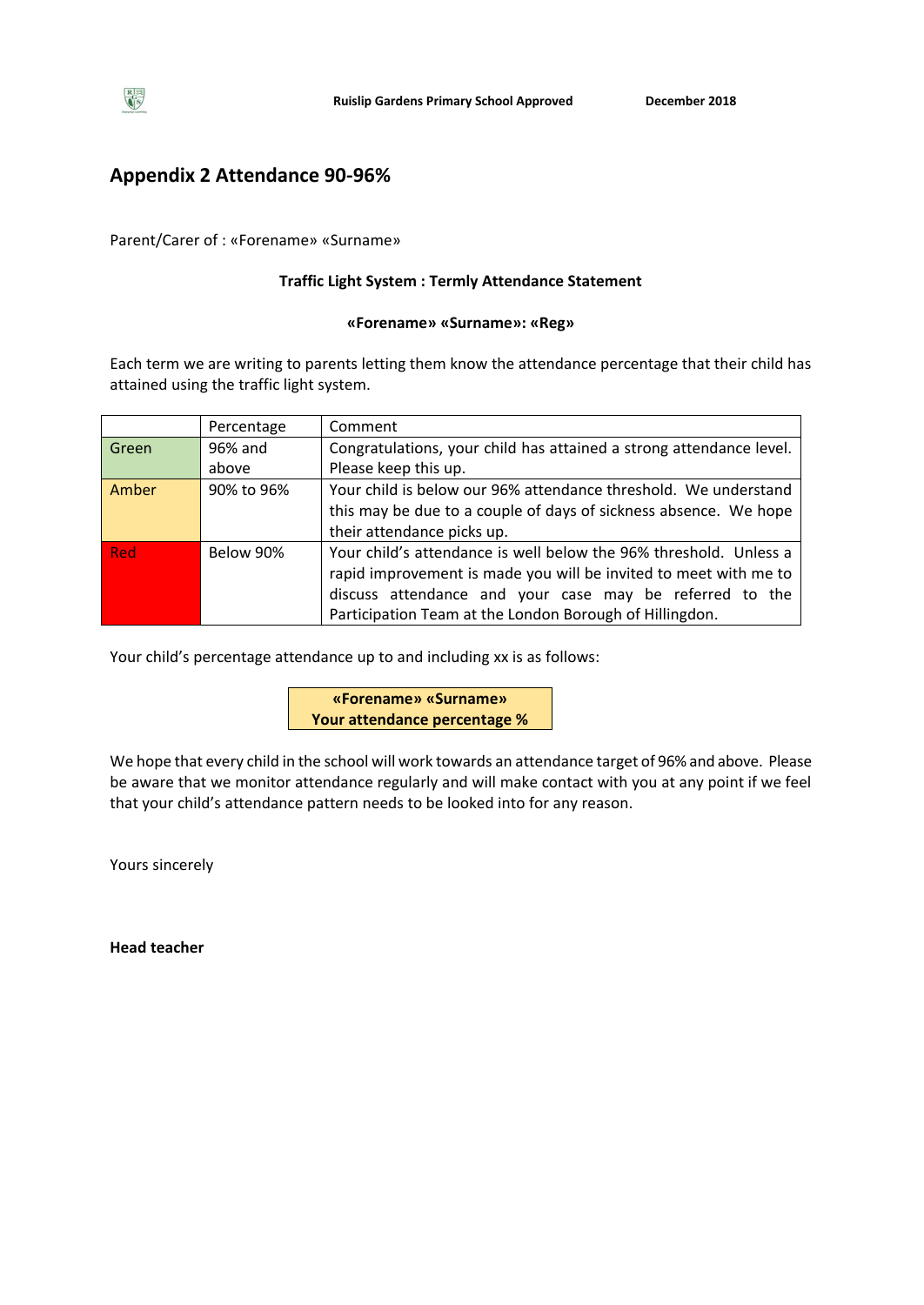# **Appendix 3 Absentee below 90%**

Dear Parent/Carer of «Forename» «Surname»

## **Termly Attendance Statement: Below 90% Attendance: «Forename» «Surname»: «Reg»**

Each term we are writing to parents letting them know the attendance percentage that their child has attained using the traffic light system.

|       | Percentage | Comment                                                             |
|-------|------------|---------------------------------------------------------------------|
| Green | 96% and    | Congratulations, your child has attained a strong attendance level. |
|       | above      | Please keep this up.                                                |
| Amber | 90% to 96% | Your child is below our 96% attendance threshold. We understand     |
|       |            | this may be due to a couple of days of sickness absence. We hope    |
|       |            | their attendance picks up.                                          |
| Red   | Below 90%  | Your child's attendance is well below the 96% threshold. An         |
|       |            | improvement must be made. You will be invited to meet with me       |
|       |            | and your case may be referred to the Participation Team.            |

Your child's percentage attendance up to and includingxx is as follows:



Despite any extenuating circumstances or agreed absences, your child's attendance level will now be monitored more closely . You should expect to hear from us in the event of further absence during the course of the coming weeks.

In the event that there is little or no improvement in the coming weeks I may have to invite you in to discuss your child's poor attendance. Following that meeting, and in the absence of satisfactory improvement I will be expected to refer this case to the Participation Team at the London Borough of Hillingdon. They investigate referred cases by an 'Attendance Panel System' which has the power to issue Penalty Notices to parents/carers of pupils with poor school attendance; these penalty payments are set at £60 per parent which, if unpaid, may either increase to £120 or see the parent/carers summonsed to appear before Uxbridge Magistrates Court.

Yours sincerely,

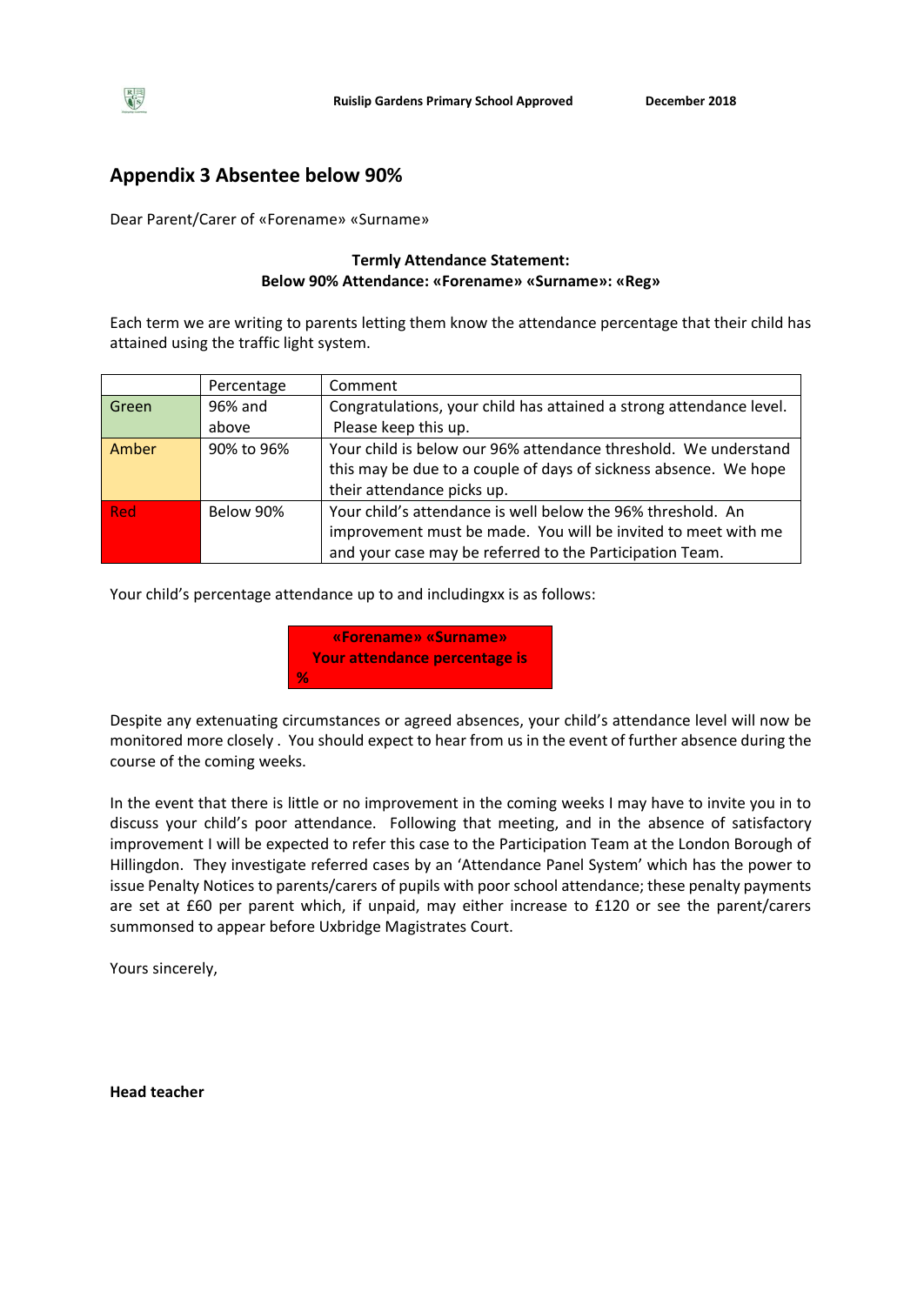# **Appendix 4 Lateness letter**

Dear Parent of «Forename» «Surname»

## **Late Arrival at School: «Forename» «Surname» : «Reg»**

I am writing to inform you that «Forename» has been late xx times this half term, during the period up to and including xx.

I do appreciate that slow traffic and other factors can contribute to children being late for school but please be aware it can be distressing and disruptive for children when they are late. It may also impact on their first lesson.

Therefore can I remind you of the importance of punctual attendance at school and request that you ensure that your child arrives at school on time in the future.

**Please note Reception and KS1 should arrive in class for registration by 8:50am KS2 pupils should arrive for registration by 8:45am** 

Yours sincerely

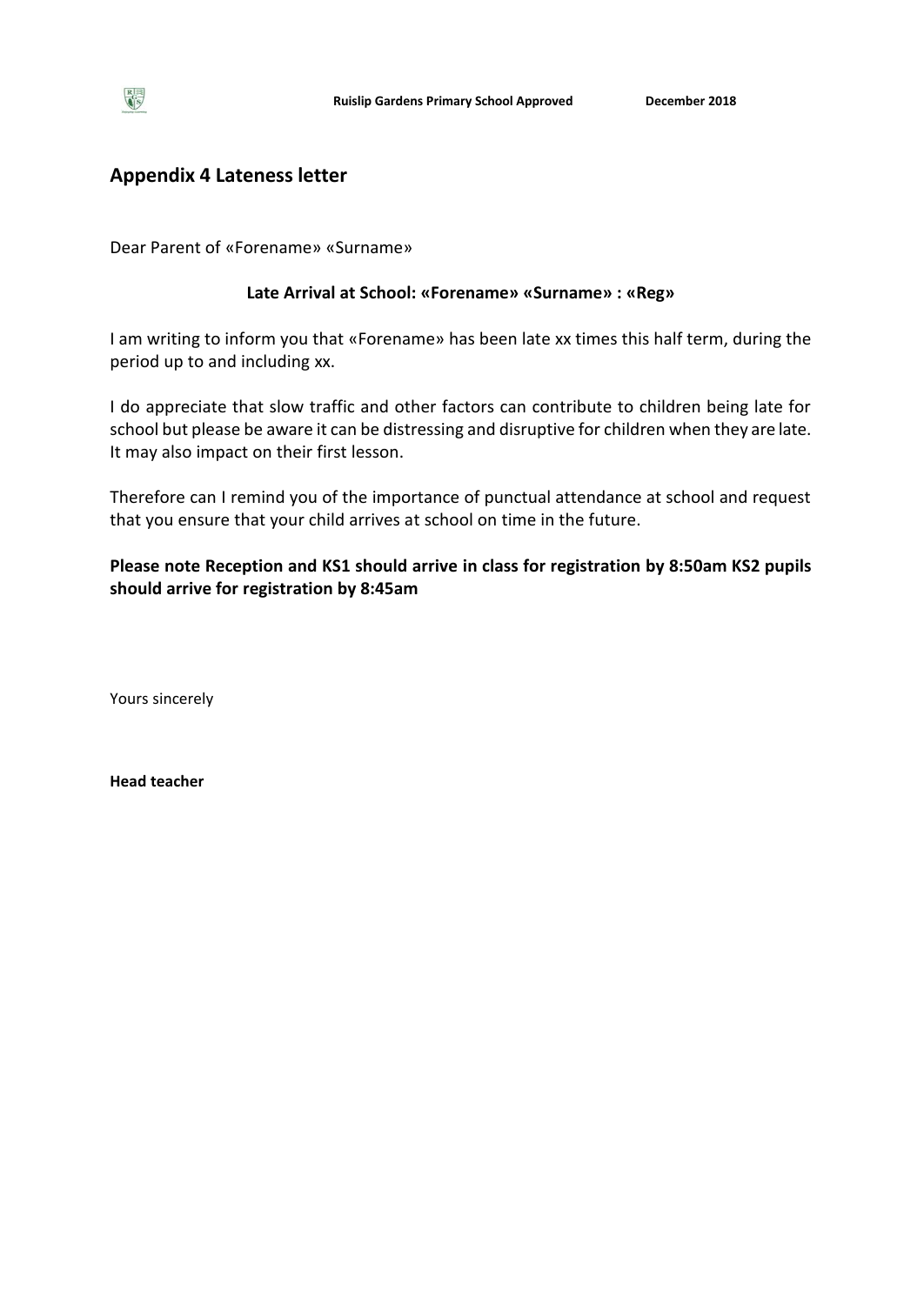# **Appendix 5 Persistent Lateness**

Dear Parent of «Forename» «Surname»

## **Persistent Late Arrival at School: «Forename» «Surname» : «Reg»**

I am writing to inform you that «Forename» has been late xx times to date this academic year, during the period up to and including xx.

I am disappointed to see «Forename»'s punctuality has not improved since I wrote to you last.

I do appreciate that slow traffic and other factors can contribute to children being late for school but please be aware it can be distressing and disruptive for children when they are late. It may also impact on their first lesson.

Therefore can I remind you of the importance of punctual attendance at school and request that you ensure that your child arrives at school on time in the future. If no improvement is made you will be invited to meet with a member of the Senior Leadership Team to discuss ways we can help support you regarding punctuality.

## **Please note Reception and KS1 should arrive in class for registration by 8:50am KS2 pupils should arrive for registration by 8:45am**

Yours sincerely

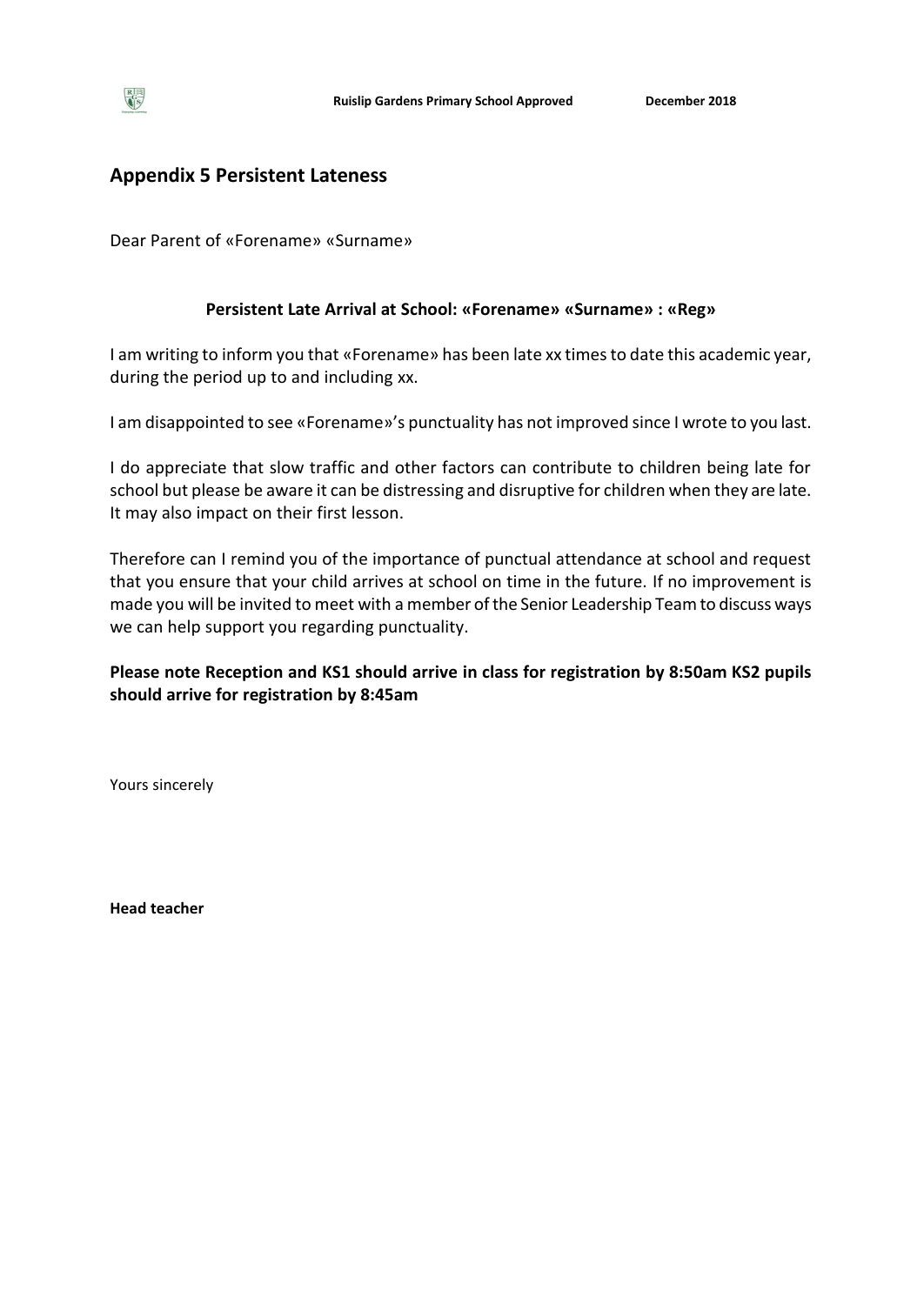

# **Appendix 6 Persistent Lateness no improvement**

Dear

## **Participation Team Referral Letter: name: class**

I am writing to inform you that in light of his poor attendance (xx%) I would like to meet with you to discuss the reasons for his repeated absence. Please call the school office to arrange a suitable time [ enter ].

Depending upon the outcome of this meeting I may take the decision to refer [ name ] to the Participation Team at the London Borough of Hillingdon as part of the guidelines to which I must adhere as a Head teacher. This team deals with pupils who have either persistently low attendance at school or with those pupils who arrive late for school repeatedly.

The team will investigate referred cases by an 'Attendance Panel System' which has the power to issue Penalty Notices to parents/carers of pupils with poor school attendance; these penalty payments are set at £60 per parent which, if unpaid, may either increase to £120 or see the parent/carers summonsed to appear before Uxbridge Magistrates Court.

I do hope to see an improvement in your child's attendance at school.

**Please note Reception and KS1 should arrive in class for registration by 8:50am KS2 pupils should arrive for registration by 8:45am** 

Yours sincerely